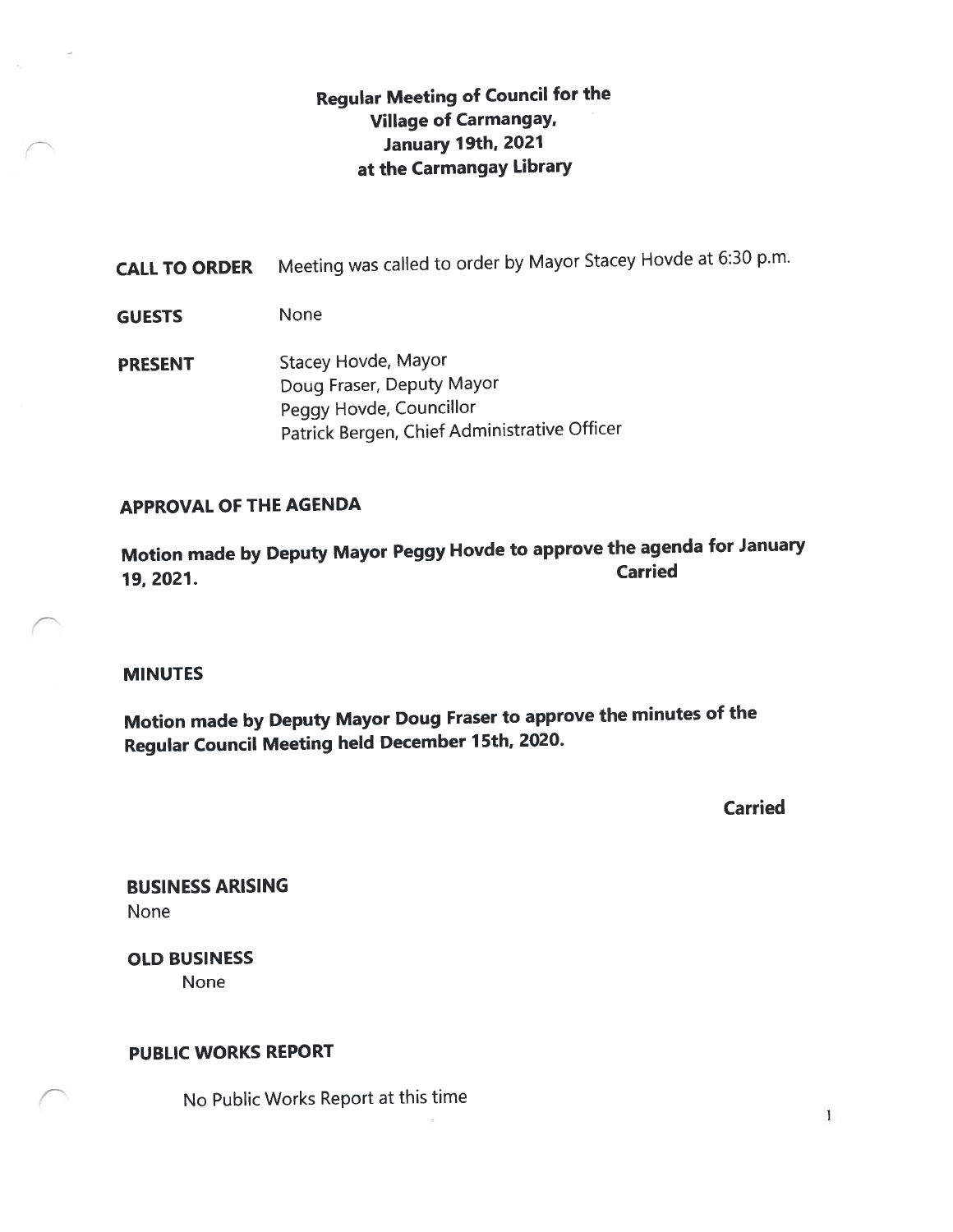### ADMINISTRATOR REPORT

The Administration Report was presented as detailed in the agenda.

Motion made by Mayor Stacey Hovde to accep<sup>t</sup> both reports as presented.

Carried

#### **CORRESPONDENCE**

None

#### FINANCIAL REPORTS

Motion made by Deputy Mayor Doug Fraser to accep<sup>t</sup> the financial repor<sup>t</sup> as presented.

Carried

#### NEW BUSINESS

# a) ORRSC ACP GRANT APPLICATION

Motion made by Councillor Peggy Hovde to authorize the Village of Carmangay to participate in an application for the <sup>2021</sup> South Region Urban Orthophotography Project submitted by the Town of Fort Macleod under the Intermunicipal Collaboration componen<sup>t</sup> of the Alberta Community Partnership Grant, further that the Village of Carmangay, <sup>A</sup> participant, agrees to abide by the terms of the Conditional Grant Agreement, governing the purpose and use of the gran<sup>t</sup> funds.

Carried b) PLEBISITE RESULTS Motion made by Mayor Stacey Hovde to accep<sup>t</sup> the <sup>p</sup>lebiscite results as information. Carried

# C) BYLAW <sup>799</sup> UTILITY RATE BYLAW REVIEW

Motion made by Councillor Peggy Hovde to maintain the <sup>2020</sup> utility rates until the next billing period ending February 28, 2021.

Carried

2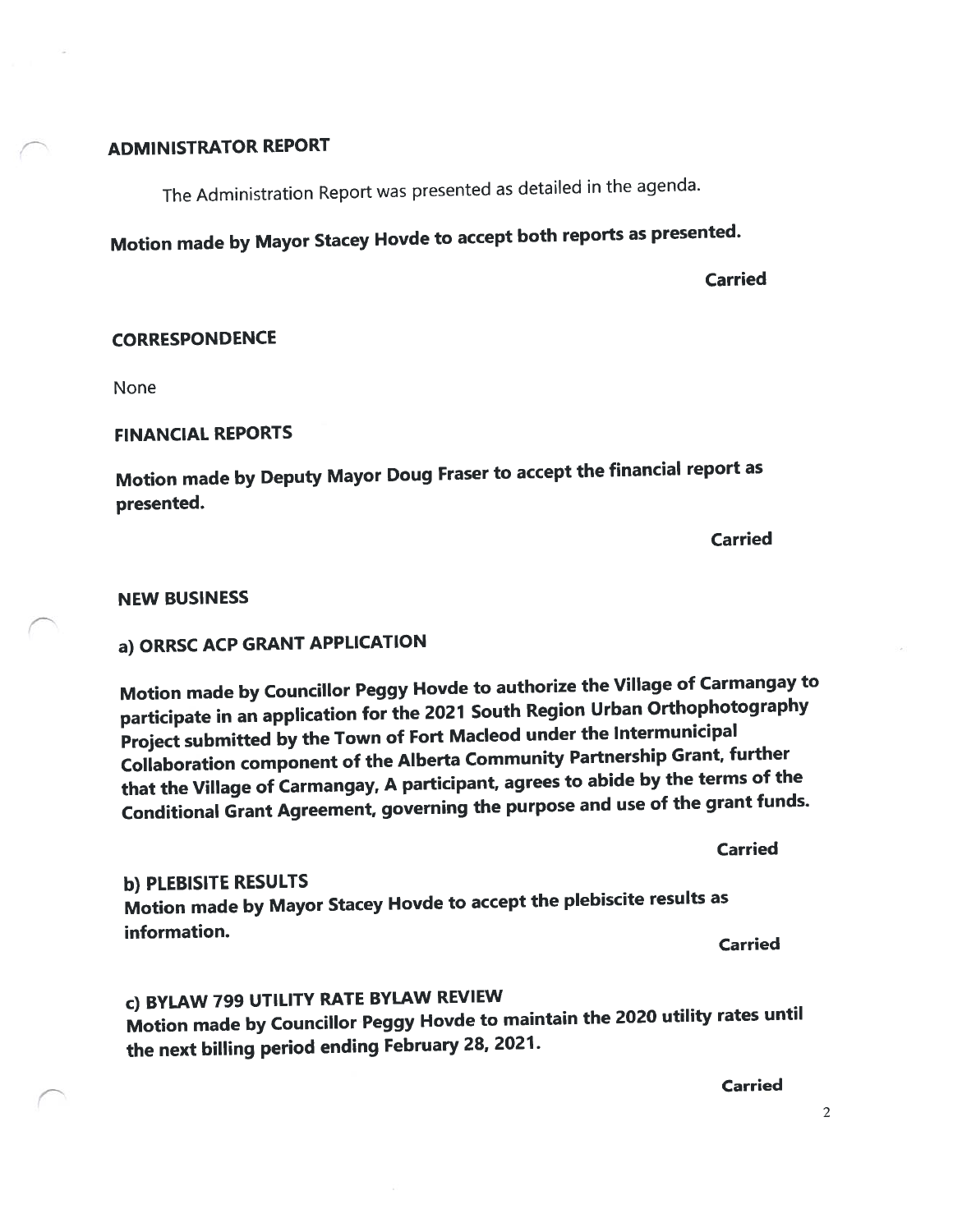Motion made by Deputy Mayor Doug Fraser to direct Administrator to bring to the next regular Council meeting <sup>a</sup> review of revenue and expenses or Carmangay Utilities for consideration prior to passing <sup>3</sup> readings of Bylaw 799.

Carried.

# d) APPOINTMENT OF RETURNING OFFICER

Motion made by Mayor Stacey Hovde to appoint Heather O'Halloran as the Returning Officer and Sandy Struck as the Deputy Returning Officer for the October 18,2027 Municipal Election.

Carried

# e) ACP GRANT SUPPORT

Motion made by Deputy Mayor Doug Fraser that the Village of Carmangay supports the submission of <sup>a</sup> 2020/21 Alberta Community Partnership gran<sup>t</sup> application in support of the Regional Water Infrastructure Plan and Framework project and is prepare<sup>d</sup> to manage the gran<sup>t</sup> project and related compliance requirements. There is no matching contribution required.

Carried

### REPORTS

a) ORRSC No meeting

b) MARQUIS No meeting

# c) VULCAN DISTRICT SOLID WASTE No meeting

d) CARMANGAY AND DISTRICT LIBRARY BOARD No meeting

e) FCSS No meeting